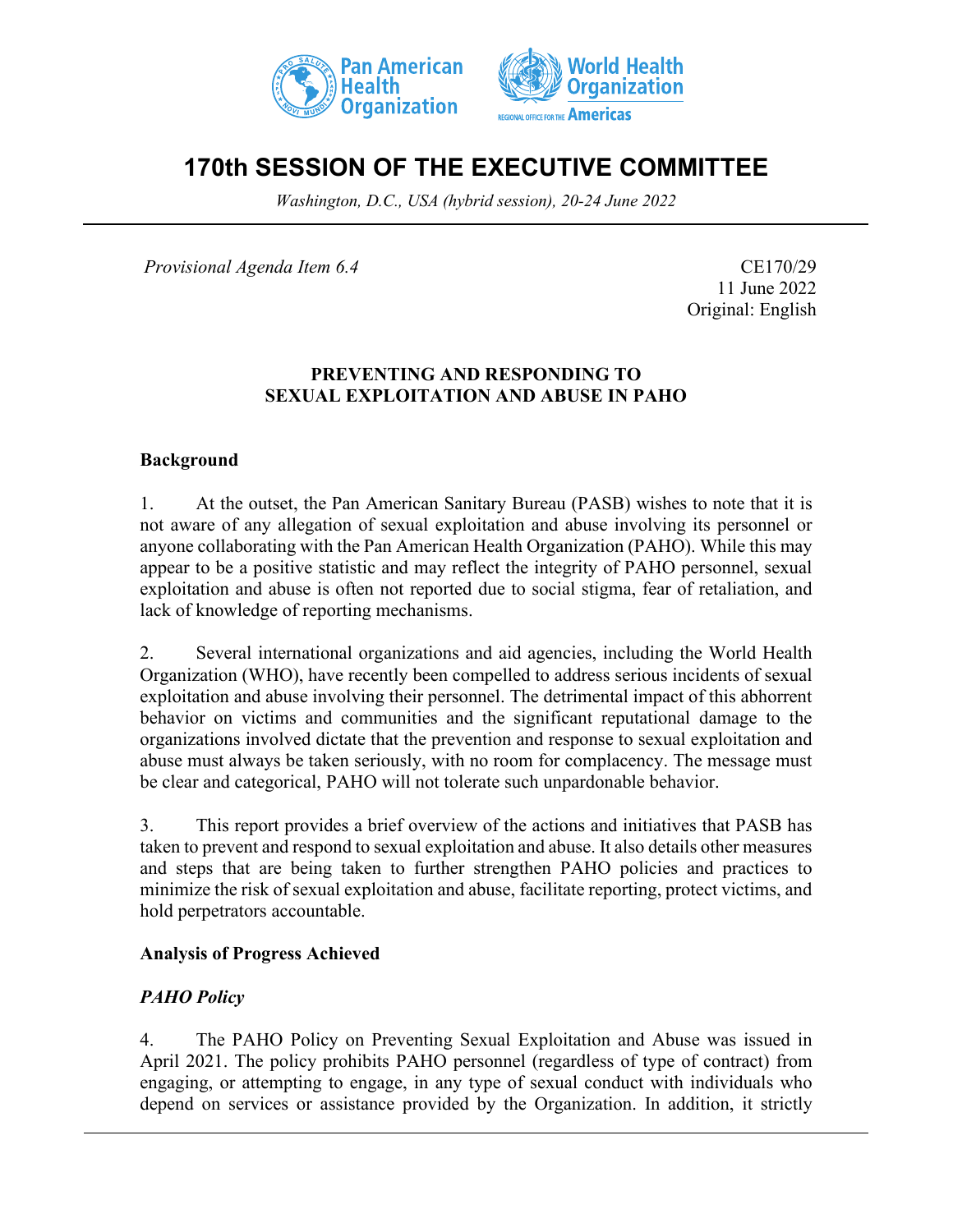forbids PAHO personnel from engaging, or attempting to engage, in any type of sexual activity with children (persons under the age of 18), regardless of the local age of consent or majority.

5. Given the lessons learned from the experience of WHO during the 10th Ebola outbreak in the Democratic Republic of Congo, as well as the latest best practices, this relatively new policy is already being updated to:

- a) Clarify that it applies to everyone who depends on the services and assistance provided by PAHO and not merely to individuals who are "beneficiaries," within the strict meaning of that term.
- b) Focus on a victim-centered approach by clarifying the level of medical, psychological, legal, and socioeconomic support—as well as material assistance and specialized services—required by victims, particularly children, as a result of sexual exploitation and abuse.
- c) Facilitate the reporting of allegations of sexual exploitation and abuse.
- d) Assure individuals who come forward that any allegation will be treated seriously and will be fully investigated.

6. PAHO is also developing a completely redesigned code of ethics, which addresses all forms of sexual misconduct in a stand-alone section. This section states that promoting health is central to the mission of PAHO and that everyone who works in the Organization, or receives assistance or services, should feel safe, supported, and empowered in every interaction.

### *Strengthening Capacity*

7. Sufficient human resources are essential to effectively prevent and respond to sexual exploitation and abuse. The mandate for this area of work has been assigned to the PAHO Ethics Office, which consists of two professional staff members. To strengthen capacity in this area, a Senior Regional Coordinator position at the P5 grade level, specifically for the prevention and response to sexual exploitation and abuse, has been created and will be located in the Ethics Office. Similarly, a dedicated country focal point position at the P4 grade level has been created in the PAHO/WHO Representative Office in Venezuela to focus on prevention and awareness activities in that country. WHO is funding both positions, which are presently under recruitment.

8. In addition, serving PAHO personnel are being appointed as focal points in all PAHO/WHO Representative Offices. The responsibilities of the focal points include supporting the PAHO/WHO Representative in activities relating to the prevention and response to sexual exploitation and abuse, and collaborating with other United Nations agencies at the duty station on joint initiatives, victim services, and learning and development. The PASB has already appointed many of its country focal points and is in the process of identifying and appointing the remaining ones.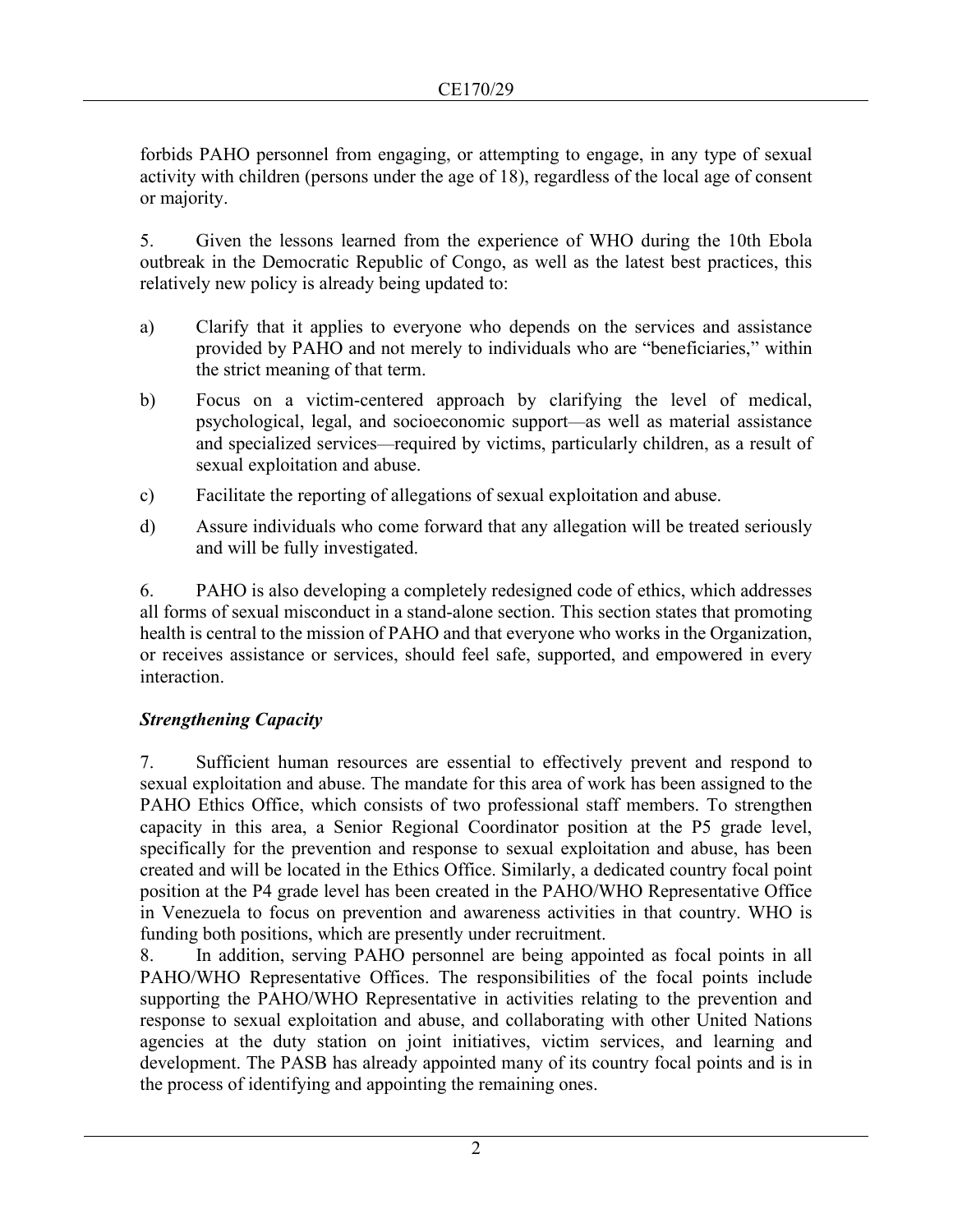9. A multi-disciplinary working group, consisting of personnel at all levels and across the entire Organization, has also been established to provide insights, hands-on knowledge and guidance on how to effectively prevent and address sexual exploitation and abuse.

# *Training*

10. The principal training program currently being used in PAHO for the prevention and response to sexual exploitation and abuse was developed by the United Nations. This mandatory course aims to raise awareness among personnel about how acts of sexual exploitation and abuse impact individuals and communities, and to instruct personnel on what to do about it. The course was launched in PAHO in February 2022 and, to date, 1,503 individuals working in PAHO have completed it. This represents a response rate of 61%. Action is being taken to ensure compliance by all personnel throughout the Organization.

11. The United Nations training program will be supplemented by more specialized training courses and materials developed by the Ethics Office as soon as the Regional Coordinator post is filled, and the incumbent joins the Organization. Sustained training will be particularly useful to individuals working as first responders in health emergencies. It will also be important to sensitize local communities on the standards of behavior expected of PAHO personnel and anyone affiliated with the Organization.

12. Training on the prevention and response to sexual exploitation and abuse and sexual harassment is also provided as part of the regular training activities carried out by the Ethics Office.

# *Collaboration with the World Health Organization*

13. PASB has been collaborating closely with the WHO Secretariat since the release of the final report of the Independent Commission on the allegations of sexual exploitation and abuse during the response to the 10th Ebola outbreak in the Democratic Republic of the Congo. PAHO staff assisted WHO in preparing its management response letter to the findings and recommendations contained in the report and reviewed various communications to WHO personnel. A PAHO staff member is also part of the WHO Sexual Exploitation and Abuse and Sexual Harassment Prevention and Response (PRSEAH) Task Team and actively participates in the PRSEAH Task Team's regular meetings.

# *Raising Awareness*

14. Raising awareness, both internally and externally, is key to a successful program on the prevention and response to sexual exploitation and abuse. Since the release of the Report of the Independent Commission, several communications were issued to PAHO personnel to keep them informed of developments regarding the situation in WHO, to make it clear that PAHO has zero tolerance for sexual exploitation and abuse, and to remind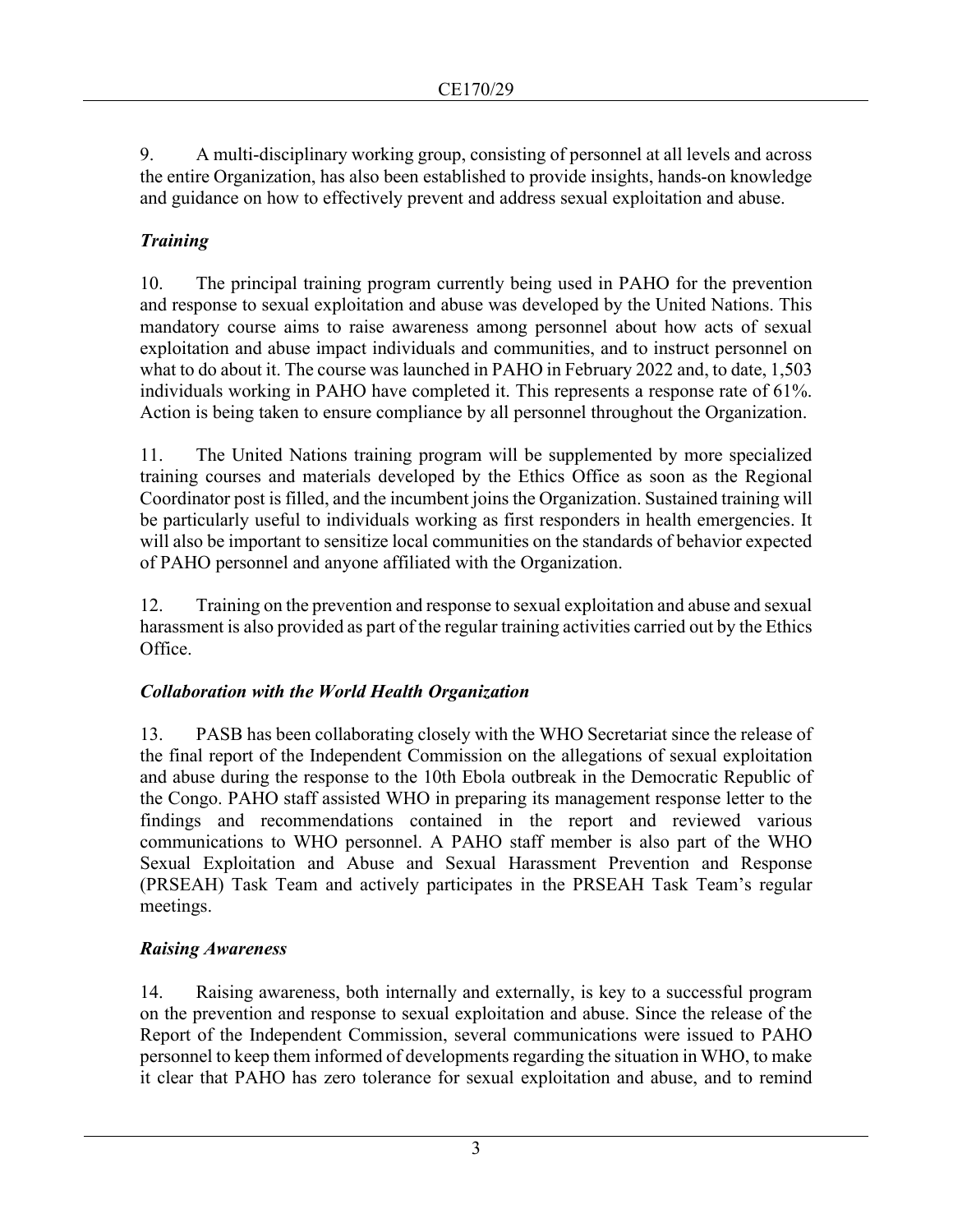personnel that they have a responsibility to immediately report suspected sexual misconduct involving PAHO personnel or individuals collaborating with the Organization.

15. PASB has partnered with a company to help develop awareness materials (including posters) to promote ethical conduct and encourage individuals within and outside the Organization to speak up and report any concerns they may have. This awareness campaign will be centered around the theme of the redesigned code of ethics, "Health First, Integrity Always," and will include an outreach component for local populations who interact with PAHO personnel or individuals working on behalf of the Organization. The awareness campaign, which will be launched during the second half of 2022, will also instruct people on how to access the PAHO Helpline to report a concern.

### *Reporting Allegations of Sexual Exploitation and Abuse*

16. Historically, victims of sexual exploitation and abuse often have not come forward because they did not know how to report such misconduct or because they believed that such abhorrent behavior was part of an organization's culture. Reporting misconduct involving PAHO personnel or individuals collaborating with the Organization must be simple and straightforward. Individuals must know that PAHO is an ethical organization that does not tolerate misconduct, will treat every allegation seriously, and will fully protect everyone involved from retaliation.

17. PASB has taken several steps to facilitate reporting. Firstly, allegations no longer need to be made in writing. Verbal allegations can be made either directly or indirectly and will be treated with the same level of importance as written complaints. Secondly, PASB has opened more pathways to file complaints. The telephone component of the Helpline is being reinstated, and people will have the option of speaking to a live operator in any of the four official languages of the Organization. This feature was discontinued several years ago due to minimal usage but is being reactivated to make it easier for individuals inside and outside of PAHO to access the Helpline and report a concern, even anonymously. Individuals inside and outside of PAHO can also continue to go online to report concerns in writing. Thirdly, PAHO is collaborating with other United Nations agencies at the country level to institute helplines that will be administered and accessible locally. The availability of two different helplines, one at the global level and one at the local level, will provide additional options for reporting misconduct.

18. To reflect the seriousness of all allegations of sexual exploitation and abuse, PASB will conduct a full investigation for all allegations. Every allegation will be robustly investigated, and a report will be sent to management so that it can take decisive and timely action, as appropriate.

19. When reporting possible misconduct, individuals inside and outside of PAHO must be comfortable knowing that they will be fully protected from retaliation and will not suffer any adverse consequences for reporting a concern in good faith. In 2021, PASB strengthened its Protection Against Retaliation Policy. Among other changes, the policy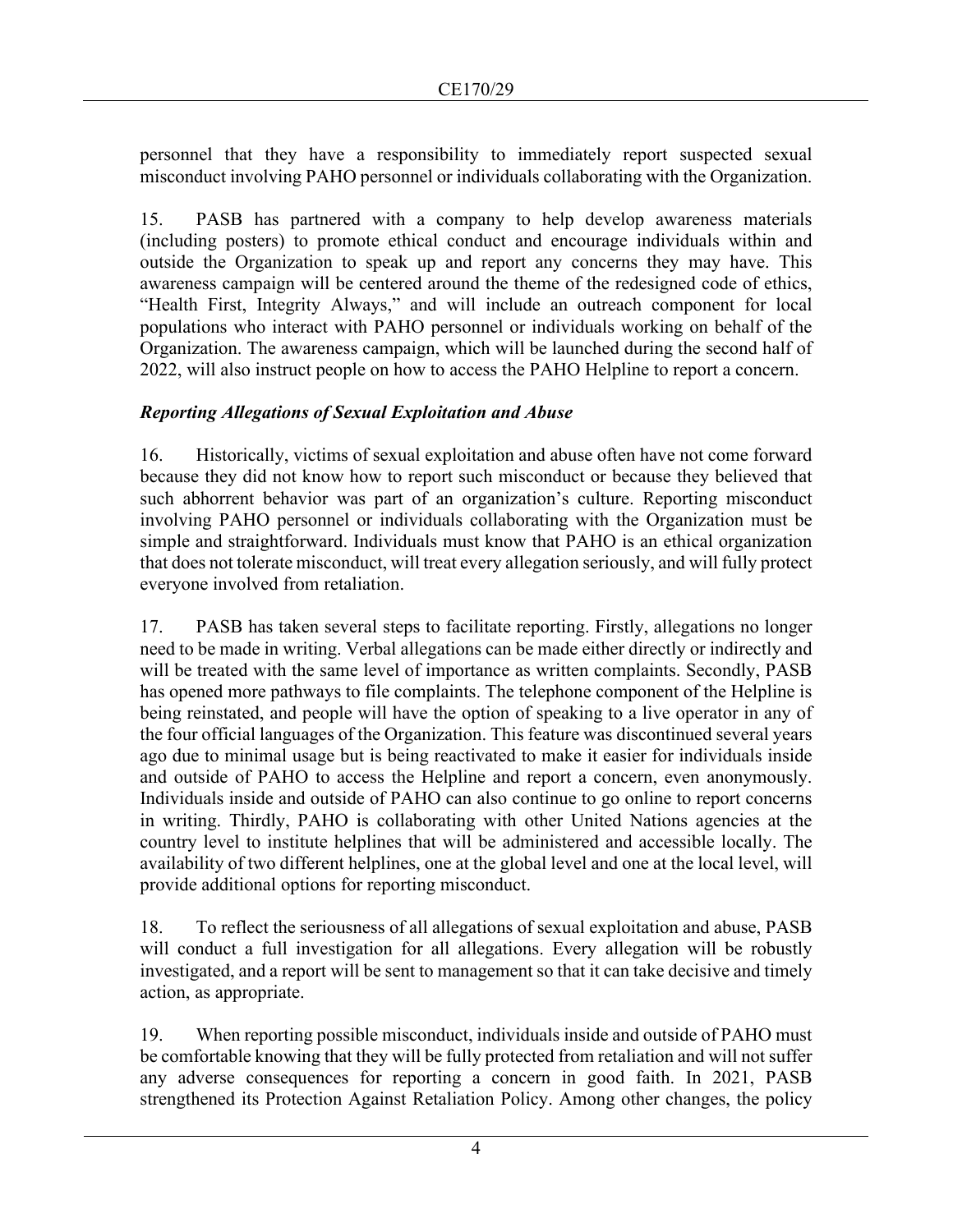now expressly states that individuals who submit an allegation of sexual harassment or sexual exploitation and abuse will be protected. The revised policy also clearly states that the Ethics Office plays a key role in protecting personnel from retaliation and ensuring their well-being.

20. PAHO recognizes the importance of promoting a speak-up culture and fostering an environment where people can speak freely and without concerns. Strong leadership at all levels of the Organization is required to reinforce this message at every opportunity.

### *Risk Management*

21. Sexual exploitation and abuse can happen in any setting and there is always a risk that unscrupulous individuals working in PAHO will engage in this type of behavior. To safeguard the people served by the Organization, PASB will carry out a comprehensive risk assessment and mapping exercise to identify the areas and circumstances where there is a greater risk of sexual exploitation and abuse. This assessment will cover all areas of the Organization, with special emphasis on community-facing programs and health emergencies, where the risks are higher.

### *Due Diligence and Background Checks*

22. Integrity is the cornerstone of the mandate and work of PAHO as an international public health organization. Consequently, the individuals working in the Organization must have the highest level of competence and integrity. To achieve this, carrying out background checks should be a key component of the hiring process. Background checks allow organizations to filter out applicants who may not meet the required standards of ethical behavior and protect organizations from various potential risks, helping to keep the workplace safe.

23. As a first step in conducting more comprehensive background checks, PASB started using the Clear Check screening database in December  $2021$  $2021$ .<sup>1</sup> This centralized database permits the sharing of information among United Nations entities about former United Nations personnel who have been terminated for engaging in sexual exploitation and abuse or sexual harassment, with the aim of preventing their reemployment elsewhere within the United Nations system. PASB has direct access to the Clear Check database and uses it to check candidates who are under consideration for all fixed-term, short-term, and non-staff assignments in the Organization. Additionally, PASB used the database to check the names of all serving personnel and was pleased to ascertain that no one currently working in PAHO appeared on the list.

24. While certainly useful, the Clear Check database has two inherent limitations. First, it only includes individuals who have previously worked in the United Nations system. Second, it relates exclusively to sexual exploitation and abuse and sexual harassment and

<span id="page-4-0"></span><sup>&</sup>lt;sup>1</sup> More information is available from: [https://unsceb.org/briefing-note-clear-check.](https://unsceb.org/briefing-note-clear-check)